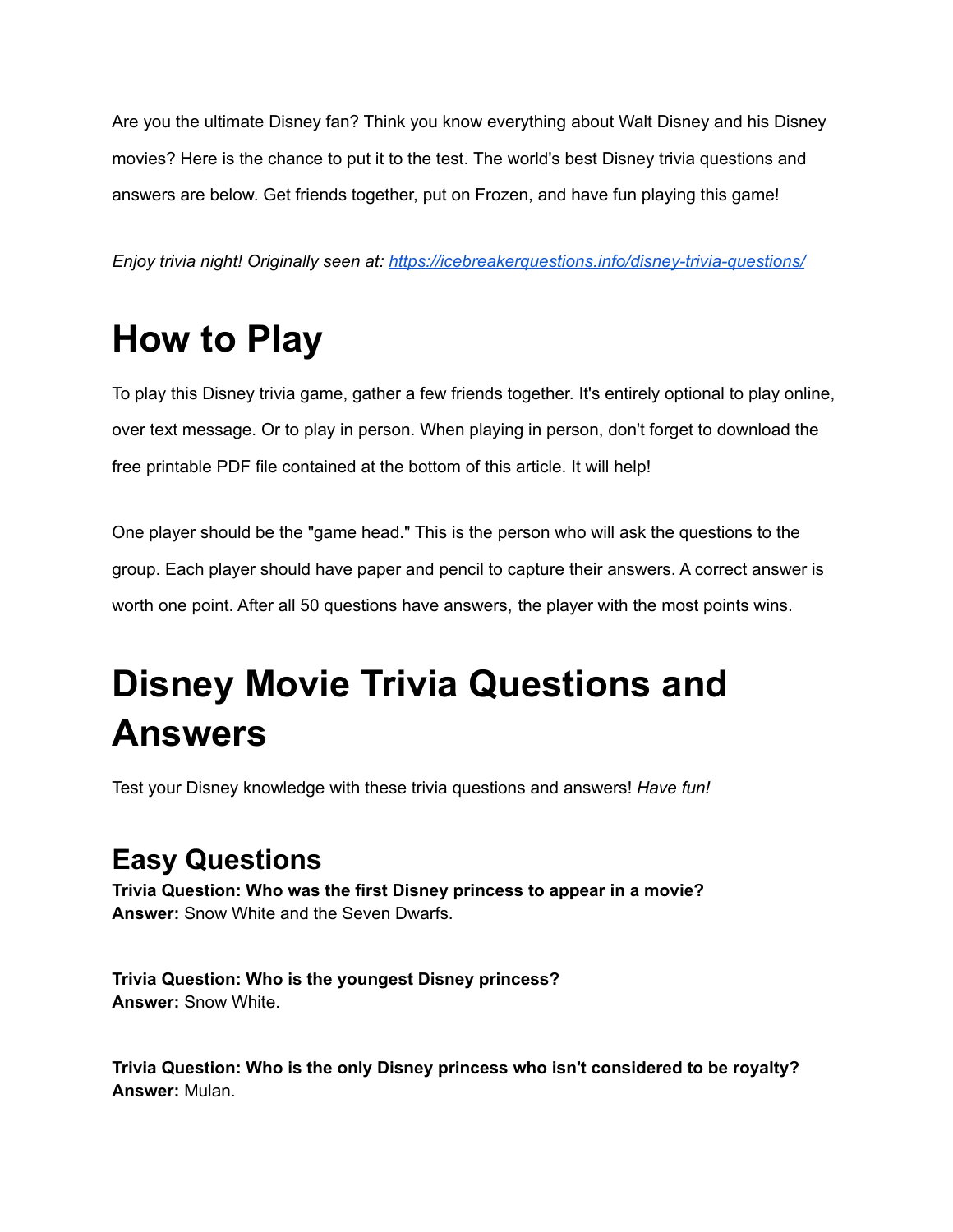**Trivia Question: Woody and Buzz are characters from which Disney movie? Answer:** The movie Toy Story.

**Trivia Question: Tinkerbell is the magical fairy that is always helping which Disney character? Answer:** Peter Pan.

**Trivia Question: Who was the first Disney villain? Answer:** The Evil Queen in Snow White.

**Trivia Question: What is the name of Jasmine's pet tiger in Aladdin? Answer:** Rajah.

**Trivia Question: What is the name of the character who has no memory in the movie Finding Nemo? Answer:** Dori.

**Trivia Question: In the movie Brave, what is the name of the bear antagonist? Answer:** Mor'du.

**Trivia Question: Who visits the workshop and brings Pinocchio back to life? Answer:** A blue fairy.

**Trivia Question: In the movie Alice and Wonderland, what is the appearing character that seems to guide Alice? Answer:** The Cheshire cat.

**Trivia Question: Mickey Mouse has a wife named what? Answer:** Minnie Mouse.

**Trivia Question: Princess Aurora is a character from which Disney movie? Answer:** Maleficent.

**Trivia Question: What is the name of Simba's father in The Lion King? Answer:** Mufasa.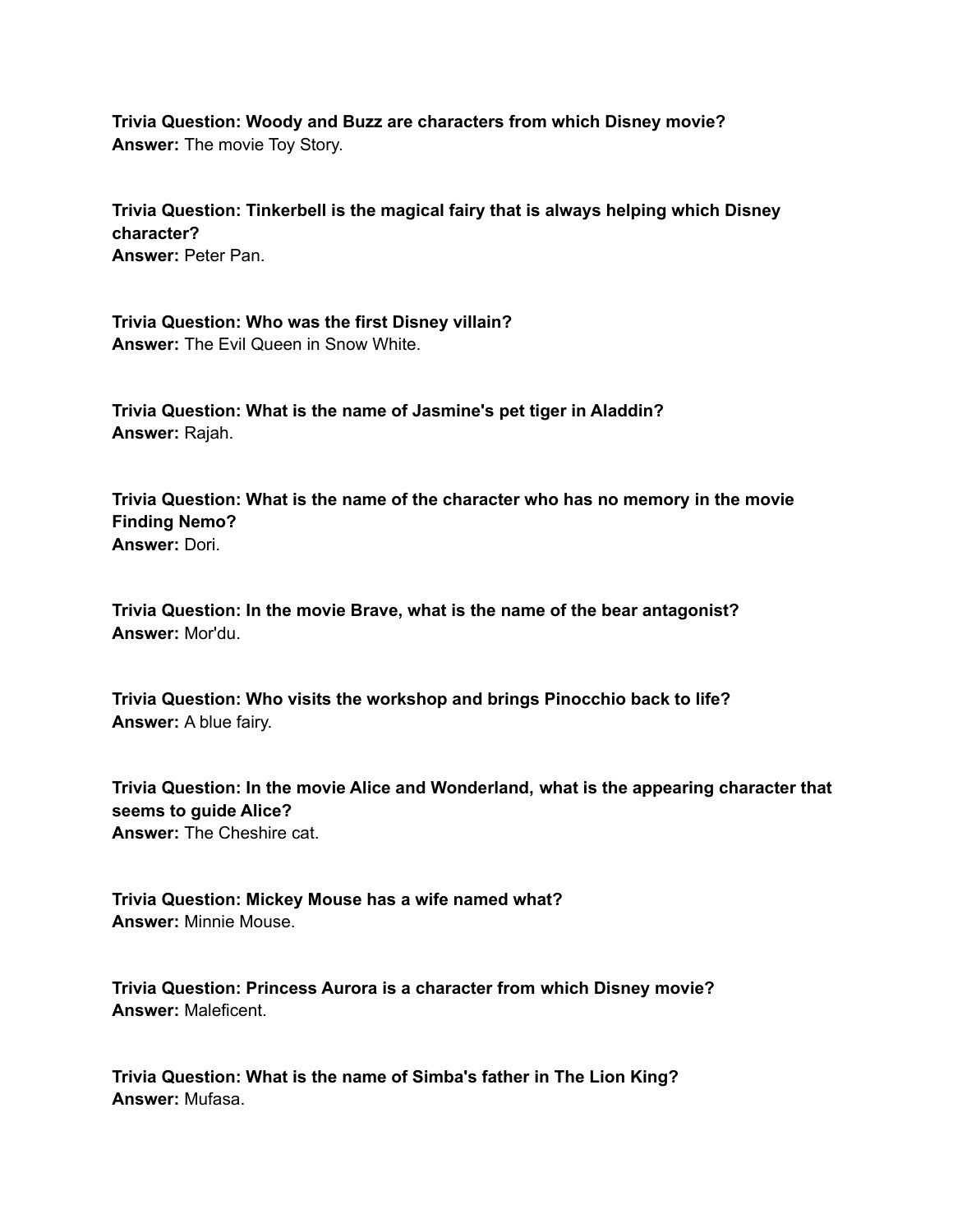**Trivia Question: Boo is a character from which Disney Pixar film? Answer:** Monsters, Inc.

**Trivia Question: Who is one of the only Disney princesses to have hazel eyes? Answer:** Belle.

**Trivia Question: What song was almost cut from The Little Mermaid? Answer:** Part of Your World.

**Trivia Question: In the movie Frozen, how many brothers does Hans have? Answer:** Twelve brothers.

**Trivia Question: Which one of the Disney Characters was played by Mike Meyers? Answer:** Shrek.

**Trivia Question: Ariel is the only Disney princess to have what? Answer:** A child.

**Trivia Question: Cinderella and Belle are characters in what Disney movie? Answer:** Sleeping Beauty.

**Trivia Question: What type of animals own the ice cream shop in Zootopia? Answer:** An elephant.

**Trivia Question: Who was the man to marry Pocahontas? Answer:** John Smith.

**Trivia Question: What is the name of the snake in The Jungle Book? Answer:** Kaa.

**Trivia Question: In the movie Beauty and the Beast, what is the name of the princess? Answer:** Belle.

**Trivia Question: In the movie Cars, what is the name of the main character?**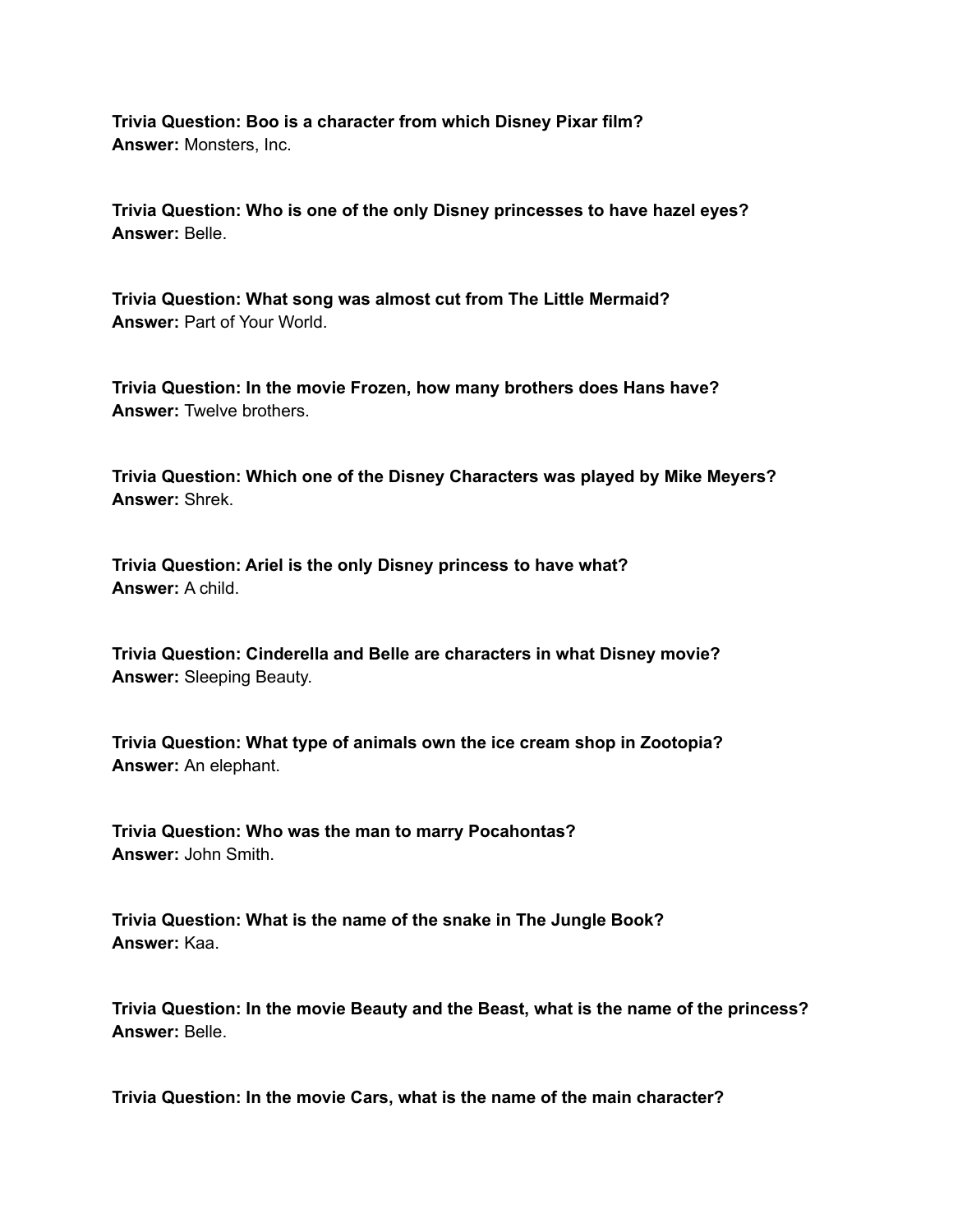**Answer:** Lightning McQueen.

**Trivia Question: King Triton is a character from what movie? Answer:** The Little Mermaid.

**Trivia Question: Winnie the Pooh has a best friend that goes by the name of what? Answer:** Piglet.

**Trivia Question: In the movie Tangled, what is the name of the horse? Answer:** Maximus.

**Trivia Question: How many daughters does King Triton have in the movie The Little Mermaid? Answer:** 7.

**Trivia Question: What is the name of Maleficent's pet raven? Answer:** Diablo.

**Trivia Question: Hakuna Matata is a song that Pumba and who teach Simba in the Lion King? Answer:** Timon.

**Trivia Question: In a bug's life, what is the name of Flik's best friend? Answer:** Dot.

**Trivia Question: What is the name of Belle's father? Answer:** Maurice.

**Trivia Question: Monstropolis is a fictional city from what movie? Answer:** Monsters, Inc.

**Trivia Question: What is the name of Peter Pan's friend and fairy? Answer:** Tinker Bell.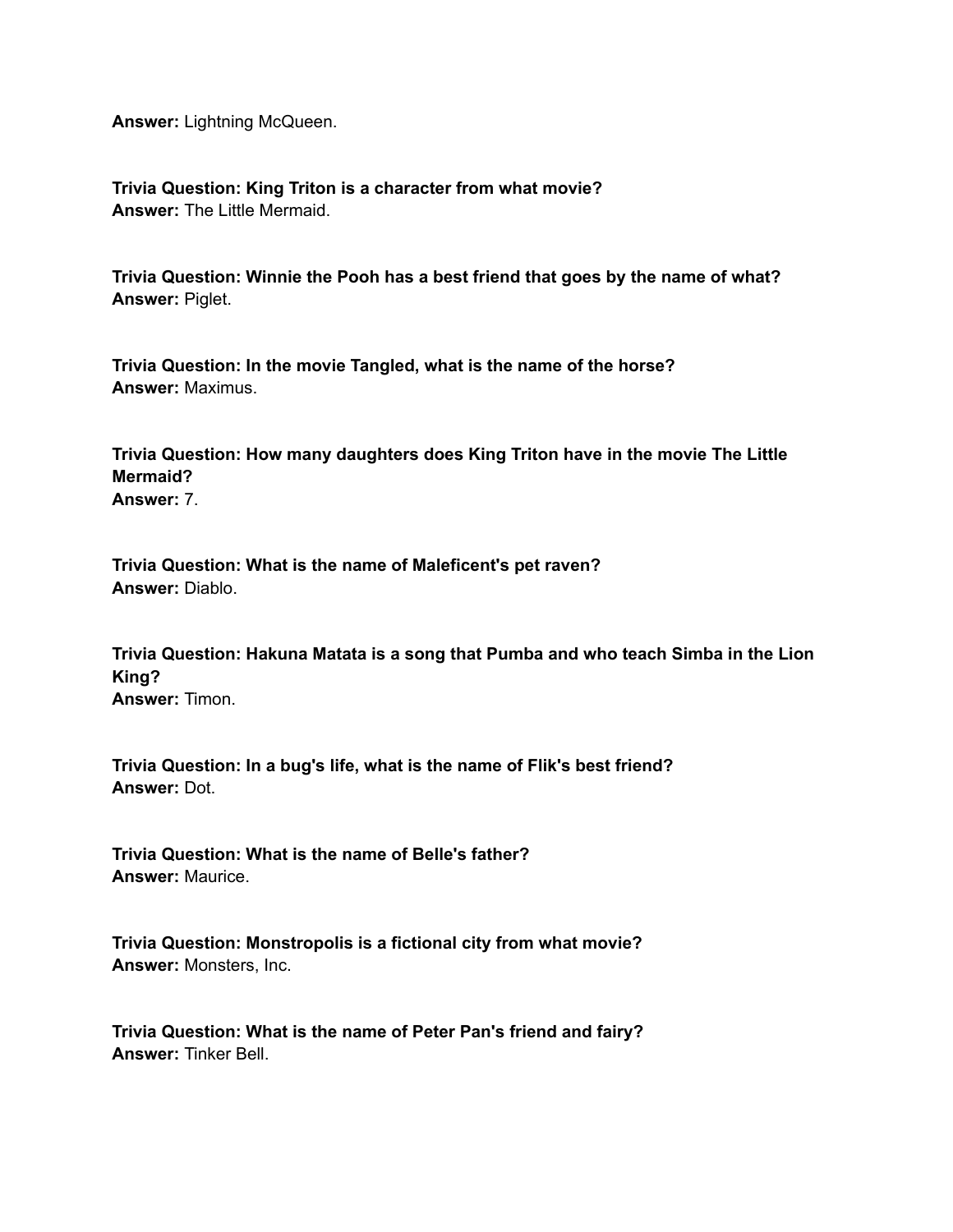**Trivia Question: Mickey Mouse's best friend goes by what name? Answer:** Donald Duck.

**Trivia Question: In the Parent Trap, what does the main character discover she has? Answer:** A twin.

**Trivia Question: Who is the young man who takes from the rich and gives to the needy? Answer:** Robin Hood.

**Trivia Question: What does Thumper teach Bambi in winter? Answer:** How to ice skate.

**Trivia Question: What is the name of Moana's grandmother in the movie Moana? Answer:** Gramma Tala.

**Trivia Question: In the movie Moana, what is the name of the stone? Answer:** The Heart.

**Trivia Question: King Fergus is a character from which Disney movie? Answer:** Brave.

**Trivia Question: What Disney princess was the only one to have siblings before Merida came out in Brave? Answer:** Ariel.

**Trivia Question: What type of character is Olaf in the movie Frozen? Answer:** A snowman.

**Trivia Question: What is the name of Ariel's daughter? Answer:** Melody.

**Trivia Question: In the Little Mermaid, what is the name of her best friend? Answer:** Sebastian.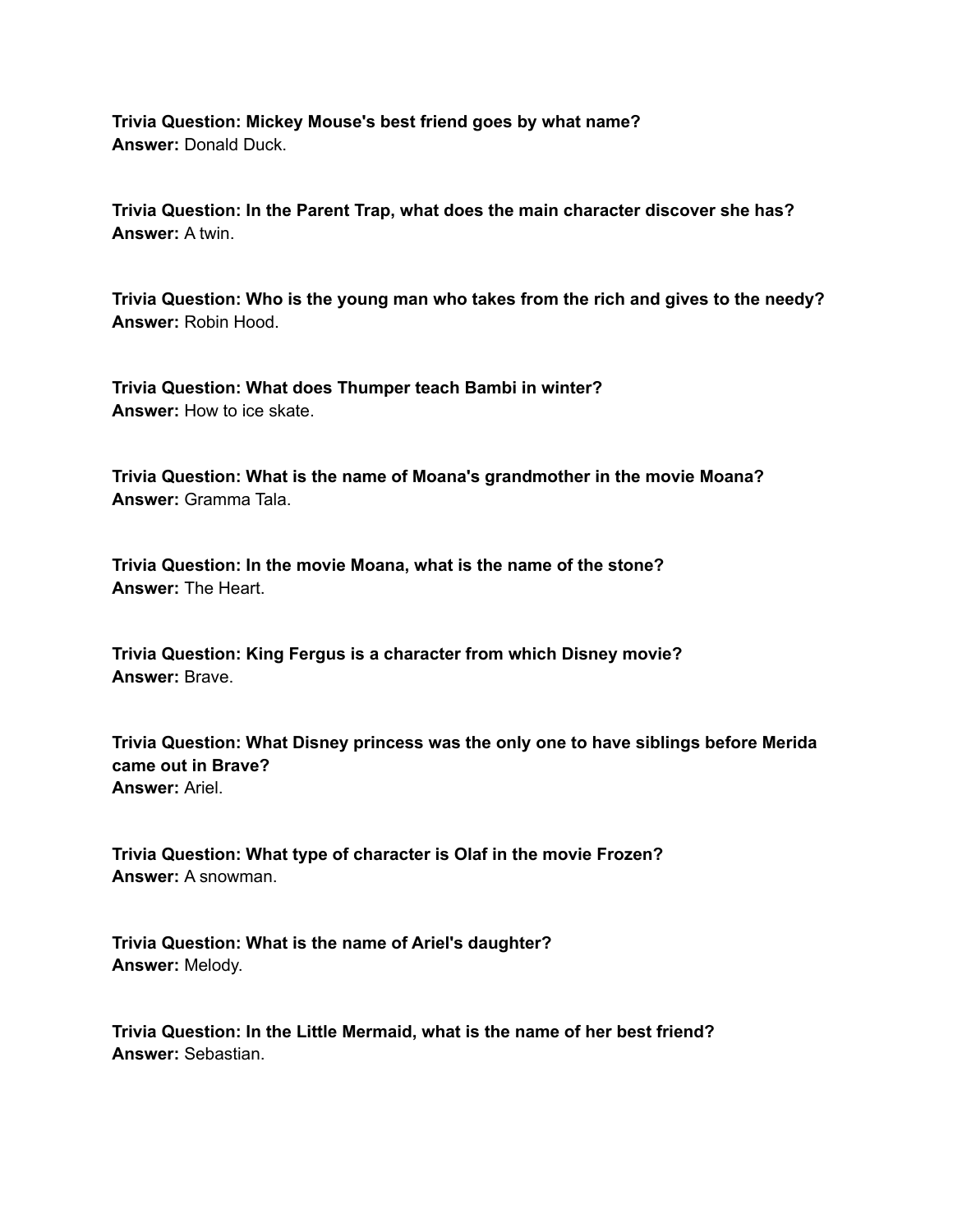**Trivia Question: What Disney character has long hair that is let down? Answer:** Repunzel.

**Trivia Question: True or false, does Aladdin have a mother and a father? Answer:** True.

**Trivia Question: The genie in Aladdin grants him how many wishes? Answer:** 3 wishes.

## **Hard Questions**

**Trivia Question: Who is the only Disney villain to never show up during the movie? Answer:** The man in Bambi.

**Trivia Question: What was Mickey Mouse's original name? Answer:** Mortimer.

**Trivia Question: How many spots on the dogs in 101 Dalmatians? Answer:** 6.4 million spots.

**Trivia Question: Who has the largest eyes out of all the Disney characters? Answer:** Repunzel.

**Trivia Question: What type of accent does Sebastian have in the Little Mermaid? Answer:** A British accent.

**Trivia Question: Ariel and Belle have cameos in the movie Enchanted, true or false? Answer:** True.

**Trivia Question: What is the only Disney princess to have a duet with a villain? Answer:** Anna from Frozen.

**Trivia Question: Yen Sid is what backwards? Answer:** Disney.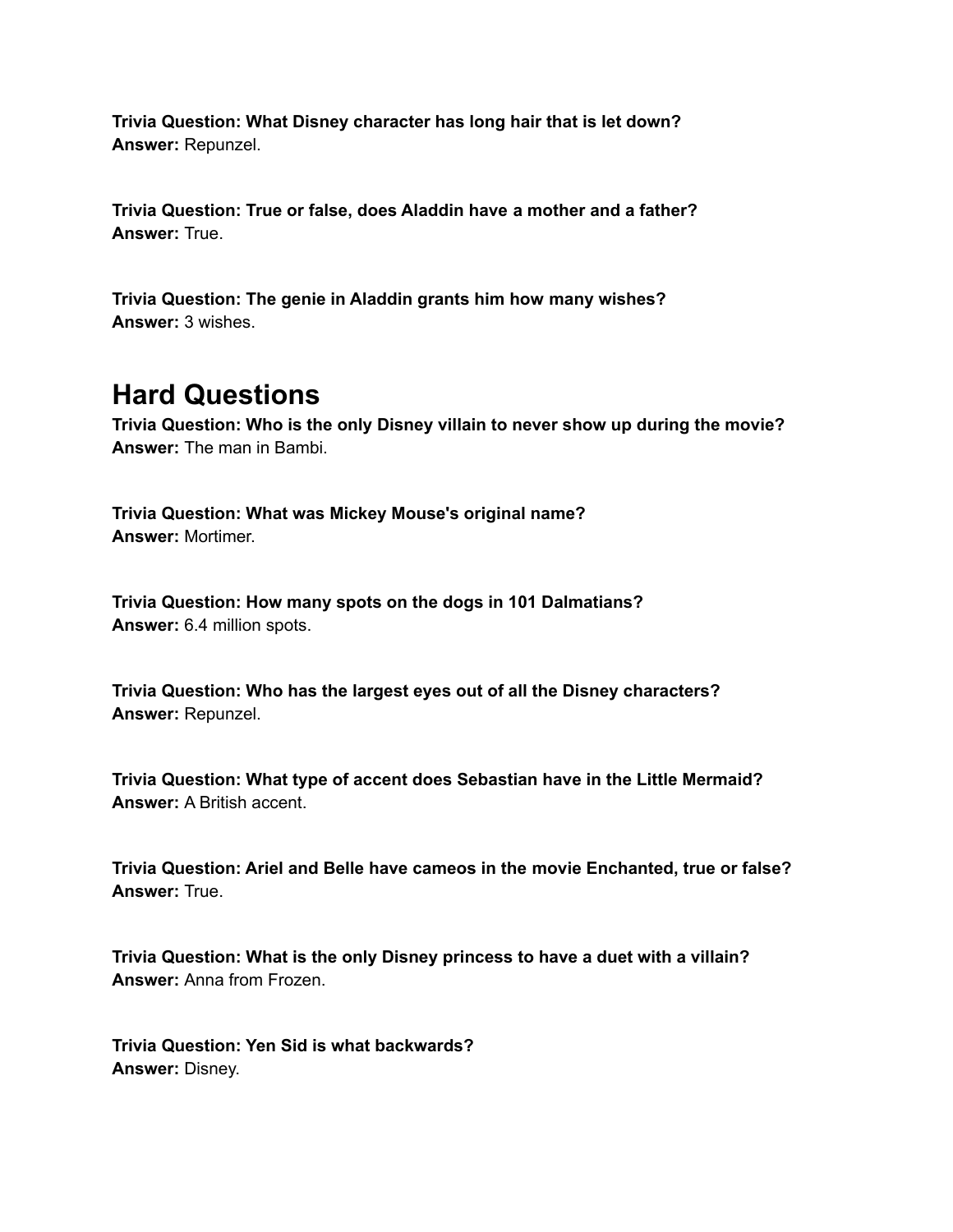**Trivia Question: What is the real name of Prince Charming? Answer:** It's unknown still.

**Trivia Question: What is the name of the queen in Sleeping Beauty? Answer:** It's unknown.

**Trivia Question: If the character Merida in Brave straightened her hair, how long would it be? Answer:** Four feet long.

**Trivia Question: Who is the only Disney Princess to have a tattoo? Answer:** Pocahontas.

**Trivia Question: Triton, Ariel's father is the son of which Greek God? Answer:** Poseidon.

**Trivia Question: What was the most expensive Disney film ever made? Answer:** Pirates of the Caribbean: At World's End.

**Trivia Question: Jackie Chan was the voice in what movie? Answer:** The Chinese version of Beauty and the Beast.

**Trivia Question: What is the only Disney princess to have dimples? Answer:** Tiana.

**Trivia Question: What was the first animated film to be nominated for a "Best Picture" Academy Award? Answer:** Beauty and the Beast.

**Trivia Question: What singer auditioned three times for the role of Tiana? Answer:** Alicia Keys.

**Trivia Question: What was Aladdin's appearance modeled after? Answer:** Tom Cruise.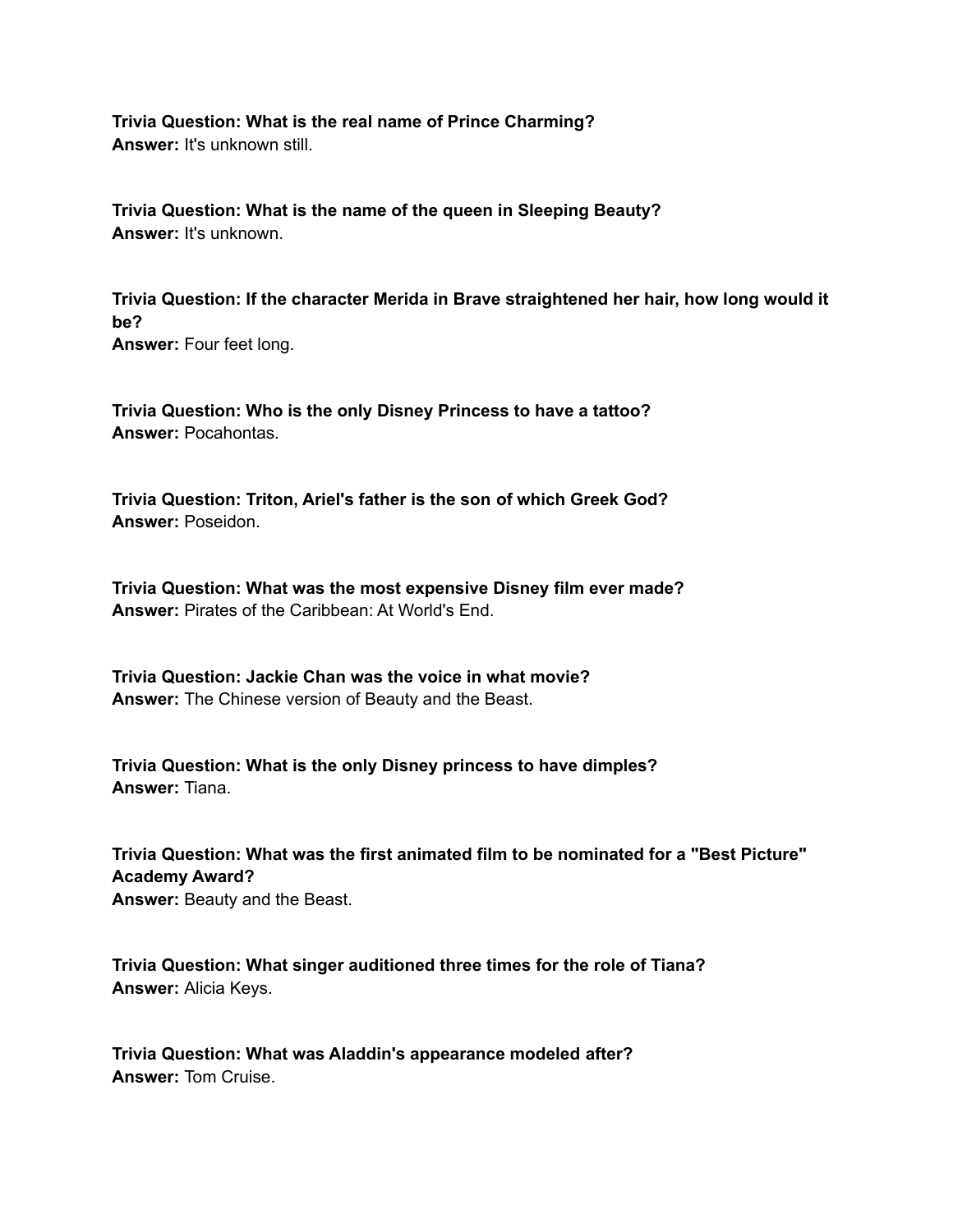**Trivia Question: Who created Rex from Toy Story? Answer:** Joss Whedon.

**Trivia Question: What was Walt Disney's favorite piece of animated transformation? Answer:** Cinderella's dress.

**Trivia Question: What is the "tell" whenever Aladdin tells a lie? Answer:** The feather falls in his face.

**Trivia Question: What were the muses in Hercules intended to be voiced by originally? Answer:** The Spice Girls.

**Trivia Question: Who was the voice of Thomas in Pocahontas? Answer:** Christian Bale.

**Trivia Question: Who was the inspiration for Ariel's features? Answer:** Alyssa Milano.

**Trivia Question: How many Disney movies have complete parents? Answer:** 4.

**Trivia Question: Mickey Mouse and Goofy can be seen in the movie The Little Mermaid, true or false?** Answer: True.

**Trivia Question: What is "Woody's" full name in Toy Story? Answer:** Woody Pride.

**Trivia Question: What is the second-most expensive Disney movie ever made? Answer:** Tangled.

**Trivia Question: True or false, Sid from Toy Story makes an appearance in Toy Story 3? Answer:** True.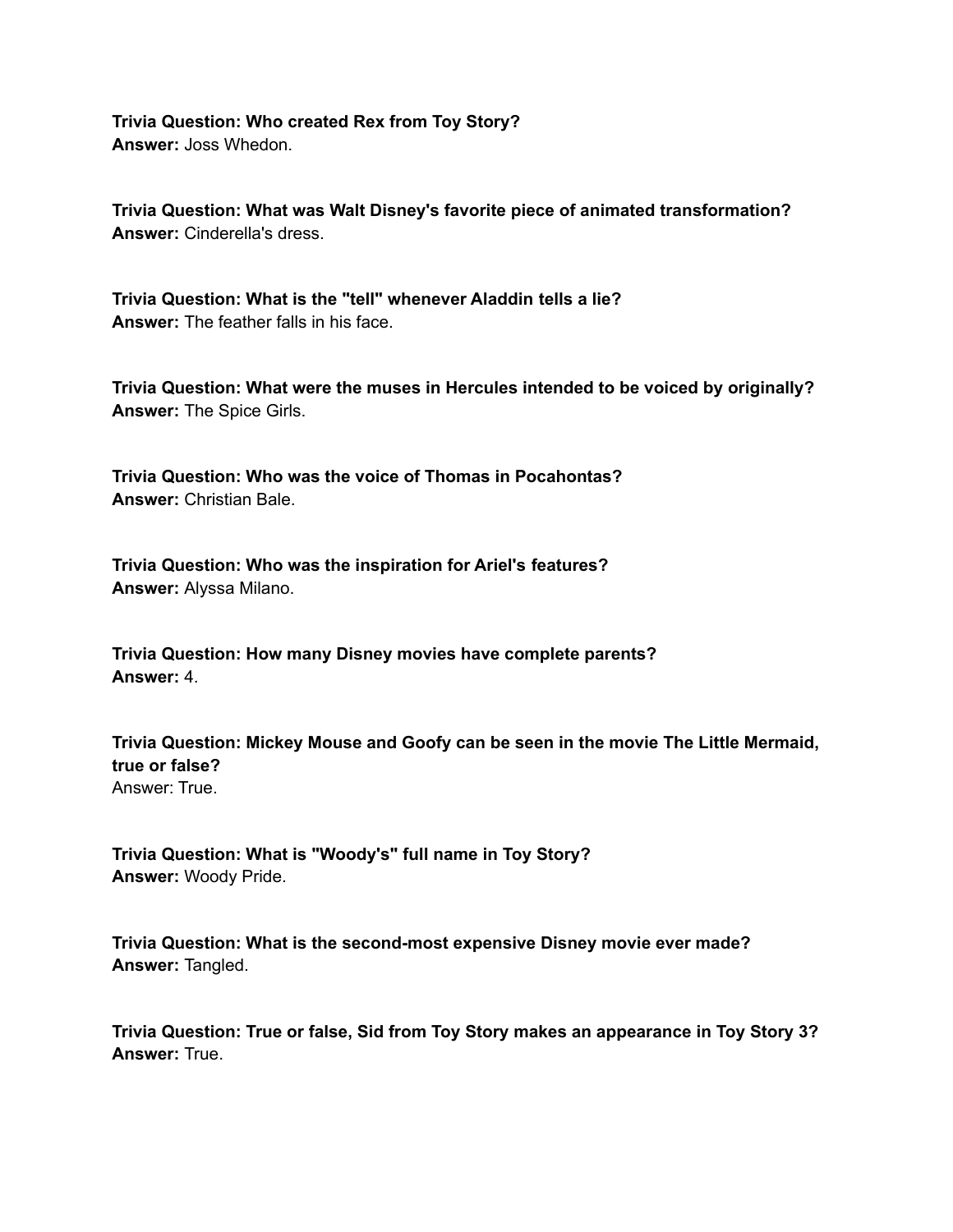**Trivia Question: What is "Boo's" real name? Answer:** Mary.

**Trivia Question: How many balloons would it take to lift up Carl's house in the movie Up? Answer:** 9.4 million balloons.

**Trivia Question: What is the full name of "WALL-E?" Answer:** Walter Elias.

**Trivia Question: True or false, 50 children were hospitalized after licking frogs after seeing The Princess and the Frog? Answer:** True.

**Trivia Question: What was the original name of The Emperor's New Groove? Answer:** Kingdom of the Sun.

**Trivia Question: What's the substance that created the hallucinations to unlock Dumbo's potential in Dumbo? Answer:** Alcohol.

**Trivia Question: The vultures in the Jungle Book were intended to be voiced by which rock group? Answer:** The Beatles.

**Trivia Question: What year did Wreck-it Ralph development start? Answer:** In the 1980s.

**Trivia Question: What's the original name for Wreck-it Ralph? Answer:** High Score and Joe Jump.

**Trivia Question: What was the name of the Disney educational film released in 1943? Answer:** Education for Death.

**Trivia Question: What was the first Disney movie to include real-world advertised products?**